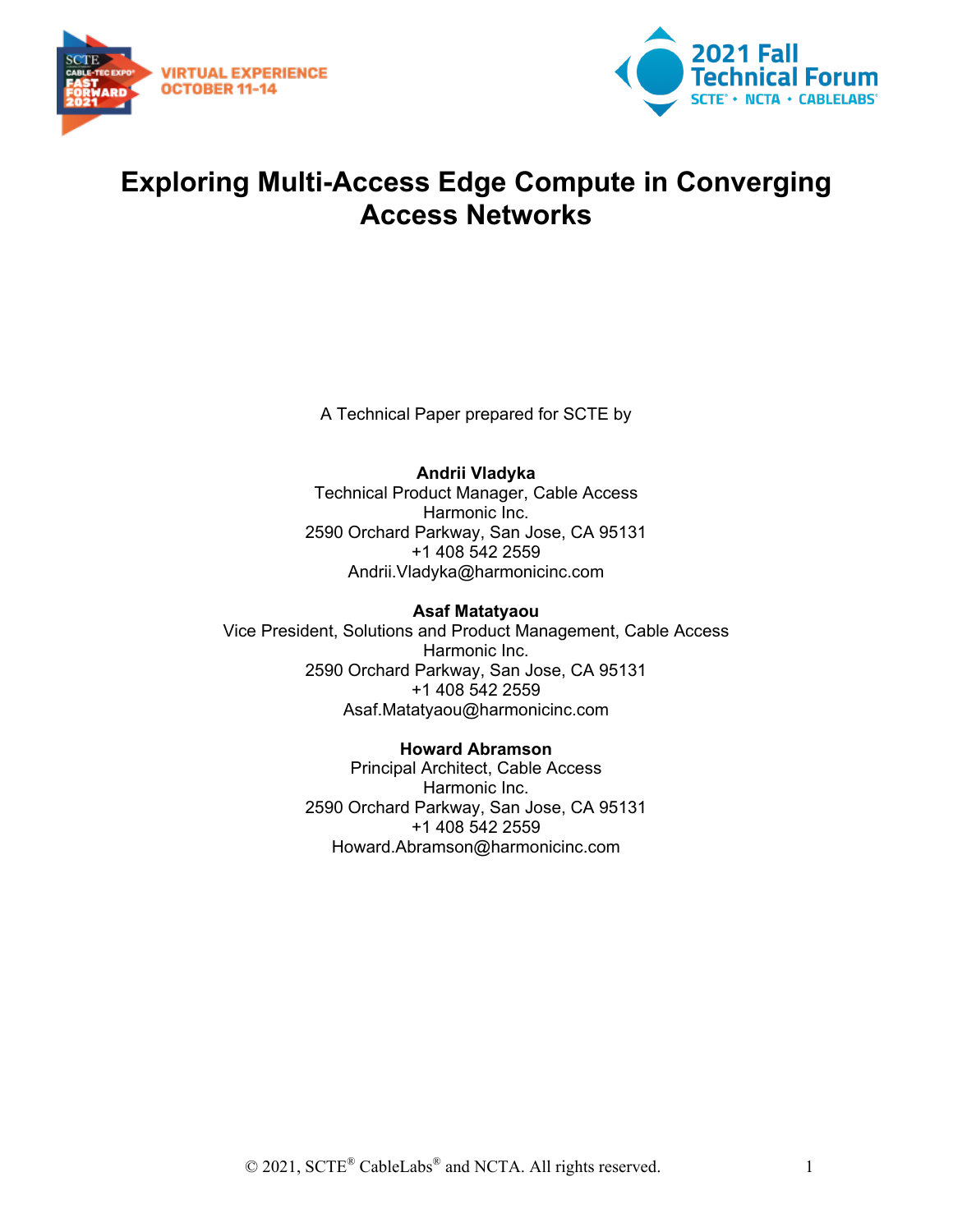



# **Table of Contents**

#### **Title Page Number**

| $\mathbf 1$                    |                                                                                 |        |                                                                                |  |  |  |
|--------------------------------|---------------------------------------------------------------------------------|--------|--------------------------------------------------------------------------------|--|--|--|
| 2.                             |                                                                                 |        |                                                                                |  |  |  |
| 3.                             | Historical Overview of Access Network Convergence and Virtualization in Cable 4 |        |                                                                                |  |  |  |
| 4.                             |                                                                                 |        |                                                                                |  |  |  |
| 5.                             |                                                                                 |        |                                                                                |  |  |  |
| 6.                             |                                                                                 |        |                                                                                |  |  |  |
|                                | 6.1                                                                             |        | Use Case: Adding New Services On Virtualized Access Platform with DAA  13      |  |  |  |
|                                |                                                                                 | 6.1.1  |                                                                                |  |  |  |
|                                |                                                                                 | 6.1.2. |                                                                                |  |  |  |
|                                |                                                                                 | 6.1.3. |                                                                                |  |  |  |
|                                |                                                                                 | 6.1.4. |                                                                                |  |  |  |
|                                |                                                                                 | 6.1.5. |                                                                                |  |  |  |
| $7_{\scriptscriptstyle{\sim}}$ |                                                                                 |        |                                                                                |  |  |  |
|                                | 7.1                                                                             |        | Separation of Platform Management from Applications Management  14             |  |  |  |
|                                | 7.2.                                                                            |        |                                                                                |  |  |  |
|                                | 7.3.                                                                            |        | Deprecation of Legacy Monitoring Interfaces in Favor of Modern Telemetry-Based |  |  |  |
|                                | 7.4.                                                                            |        | Introduction of The New Software Distribution Models and Adoption of CI/CD     |  |  |  |
| 8.                             |                                                                                 |        |                                                                                |  |  |  |
|                                |                                                                                 |        |                                                                                |  |  |  |
|                                |                                                                                 |        |                                                                                |  |  |  |
|                                |                                                                                 |        |                                                                                |  |  |  |
|                                |                                                                                 |        |                                                                                |  |  |  |

## **List of Figures**

#### **Title Page Number**

| Figure 1 – Transition from Hardware-based Appliances to VNFs on Commodity Hardware 5   |  |
|----------------------------------------------------------------------------------------|--|
|                                                                                        |  |
| Figure 3 – Access Network Convergence and Uniform Service Provisioning for Any Access7 |  |
|                                                                                        |  |
|                                                                                        |  |
|                                                                                        |  |
|                                                                                        |  |
|                                                                                        |  |
|                                                                                        |  |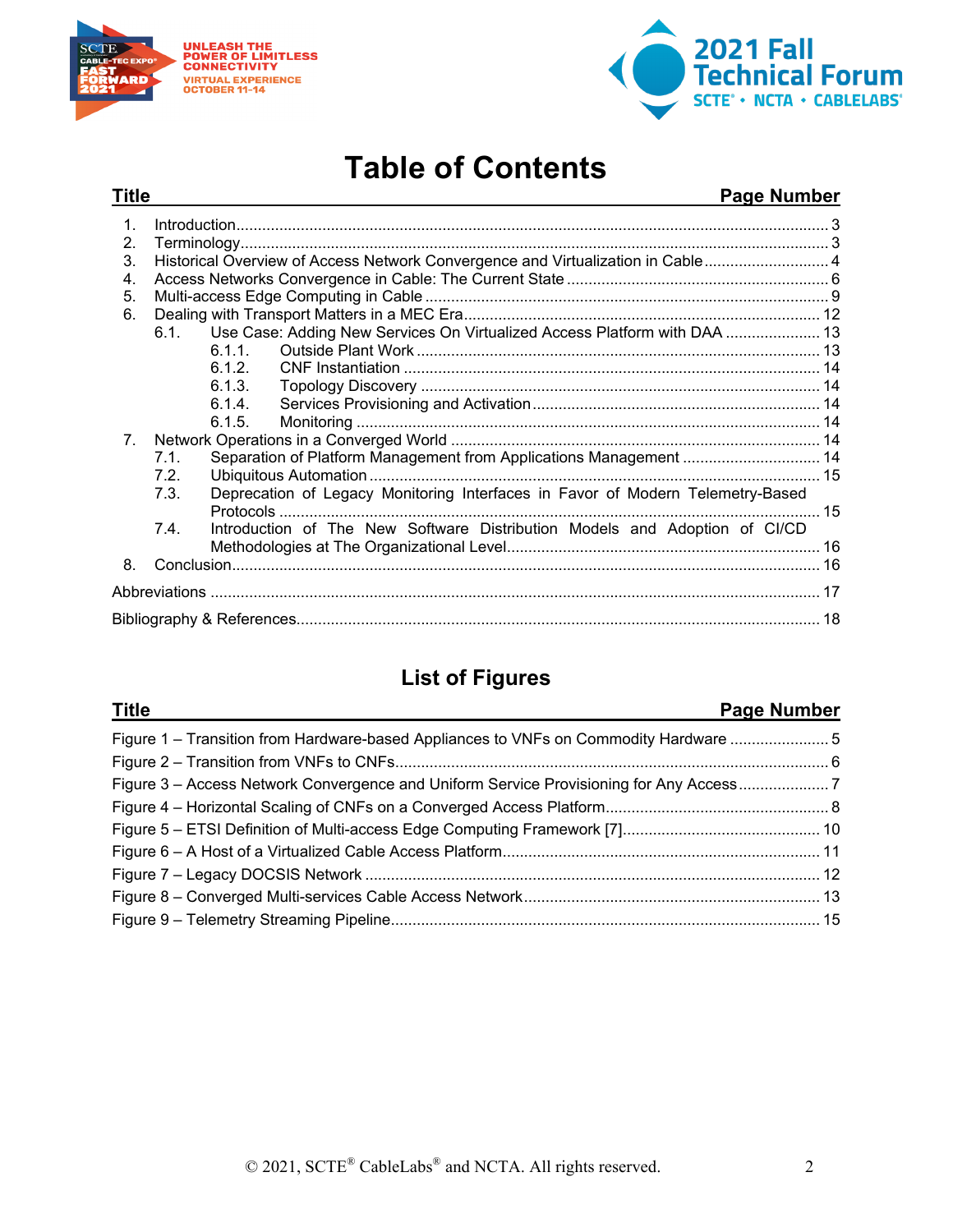



## <span id="page-2-0"></span>**1. Introduction**

Cable access networks and equipment has changed dramatically since the inception of high-speed data over hybrid fiber coaxial (HFC) networks. This evolution has enabled cable to become the dominant supplier of broadband access worldwide. The ongoing need for scale and operational efficiencies to maintain this lead is anticipated and will enable Multi-System Operators (MSOs) to meet subscribers' voracious appetite for bandwidth and internet-enabled devices while lowering the overall cost of ownership so that MSOs can stay competitive with alternate access providers.

A common element to cable access network evolution has been a focus on purpose-built hardware appliances, employing advances to information encoding (e.g.,  $DOCSIS^*$  1.0, 1.1, 2.0, 3.0, 3.1, and 4.0), that operate on-premises at *carrier scale for a single service medium, DOCSIS*. These advances were complemented by the modularization and distribution of functionality to various portions of the operator's access network (inside and outside plant) using tightly coupled (industry standard) hardware appliances continuing to operate at carrier scale and including other service medium such as passive optical networks (PON). In recent years, the industry has acknowledged the utility and applicability of public (and private) cloud operator approaches to organizing, operating, and deploying massively scalable computational networks for the access network. These *cloud-native* architectures started by partitioning functions into software-based applications running on commercial off-the-shelf (COTS) servers and Ethernet switches to *virtualize* typical hardware-based network functions (VNFs). This approach to VNFs has evolved into the orchestration of *containerized* cloud-native functions (CNFs) that comprise a collection of disaggregated loosely coupled microservices that can operate in public, private and distributed portions of an operator's network to advance *carrier scale toward cloud scale*. Further evolution of these networks is now occurring along two dimensions to i) leverage elasticity of hyperscale cloud service providers' (CSPs) compute resources and ii) deep edge computing infrastructure to converge deployment and operations for a diverse collection of access technologies and services into a single multi-access, multiservice edge computing (MEC) platform. A paper presented last year focused on exploring the former aspect of access network evolution. This current paper focuses on the latter point — access service convergence.

This paper summarizes the role of CNFs and edge compute in access network convergence based on the practical experience of deploying distributed access architecture (DAA) DOCSIS networks and PON. This convergence is in a form of CNFs on a common cloud-native platform leveraging general purpose x86-based compute resources. Motivation and strategies for convergence, as well as its impact on network topology change and daily operations is considered. The concepts of cluster resource elasticity and horizontal scaling, along with the benefits of infrastructure resource sharing between access media (e.g., DOCSIS and PON) workloads in MEC deployments, are also analyzed. Finally, furthering DOCSIS and PON network convergence with other access technologies that provides a path for building CNF-based service agnostic networks will be described.

## <span id="page-2-1"></span>**2. Terminology**

The following interpretation of key industry terms is assumed throughout the paper.

**Multi-access Edge Computing (MEC)**: applies to a system which provides an IT service environment and cloud-computing capabilities at the edge of an access network and contains one or more types of access technology that is within close proximity to its users [1].

**Cloud-native Network Function (CNF)**: network functionality delivered in software via cloud-native development and delivery practices [2].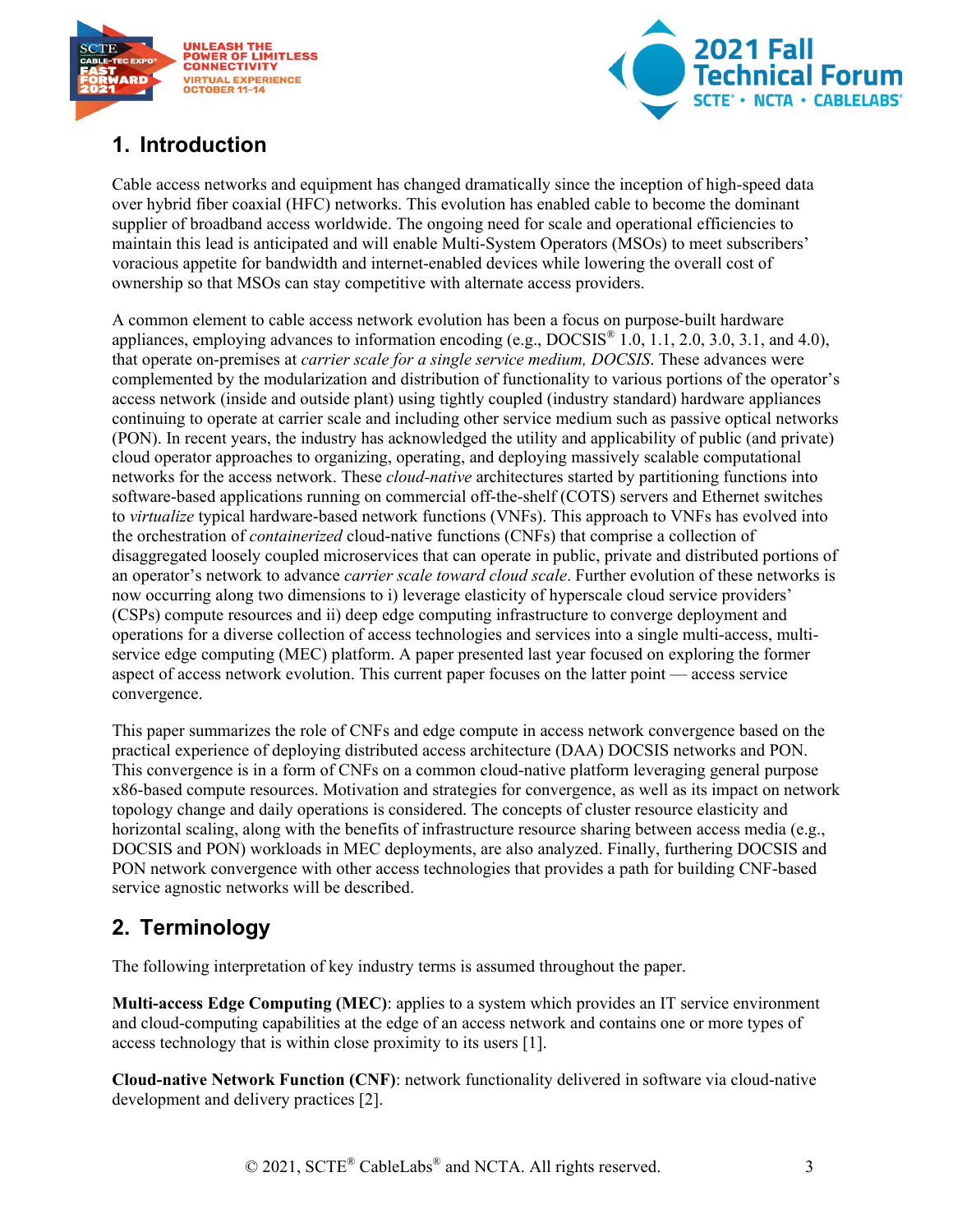



**Cluster**: a set of compute nodes that can be viewed as a single system. Cluster nodes are connected via a converged network (e.g., Ethernet-based) and managed by platform management software.

**Multi-tenant cluster**: sharing compute resources for infrastructure pods and workload pods serving different types of applications (e.g., DOCSIS, PON, wireless), while providing required levels of resources and components isolation.

**Access network convergence**: providing wireline and mobile services from a single flexible, programmable connectivity platform whose hardware, software and data storage resources spanning multiple geographic locations are shared across multiple access technologies. For operators, network convergence reduces the complexity and cost of providing multi-service offerings [3].

**Pod**: a group of one or more software containers, orchestrated by Kubernetes [4].

**Container**: an application that has its own file system, CPU, memory and process space. It is similar, but more lightweight compared to a virtual machine (VM), as containers have relaxed isolation properties to share the Operating System (OS) among the applications.

### <span id="page-3-0"></span>**3. Historical Overview of Access Network Convergence and Virtualization in Cable**

Historically, the telecommunication equipment market was dominated by hardware-based appliances tailored for a specific access layer technology, implementing one or more layers of the Open Systems Interconnection (OSI) model, from L1 to L7 [5]. Although such appliances employ industry standard protocols (e.g., SSH, Telnet, SNMP, NETCONF, etc.) each is built and managed using proprietary methods. The result has been economic and operational overhead that inevitably comes with the proliferation of disparate networking appliances on the same network.

The evolution of telecommunication equipment was (and remains) focused on the following.

- 1. Increased performance and capacity (e.g., throughput, network latency, and port density) facilitated by innovations in purpose-built, highly integrated application-specific integrated circuits (ASICs) and systems on a chip (SoCs).
- 2. Reduced construction cost and operations maintenance.
- 3. Increased availability, reliability, and security.
- 4. Improved network management and network operations.

Each of these advances has been mostly focused on individual network elements that each operate at *carrier scale and availability* rather than focus on the network as a converged system. Examples of these network improvements include the original Modular Cable Modem Termination System (M-CMTS) followed by the Converged Cable Access Platform (CCAP), later the Modular Headend and Distributed Access Architecture (MHAv2 and DAA), Remote PHY (R-PHY), and Flexible MAC Architecture (FMA) specifications; all of which were closely tied to advances in physical layer optimizations via the DOCSIS 2.0, 3.0, and 3.1 standards. Today, the cable industry recognizes challenges for taking networks to the next level, as described by CableLabs' vision of the 10G platform — a combination of technologies that will deliver symmetric multigigabit internet speeds [6].

As an alternative to optimizing individual network appliances, a new approach to meeting these challenges has emerged. This can be described by the following two points.

1. Network and service convergence.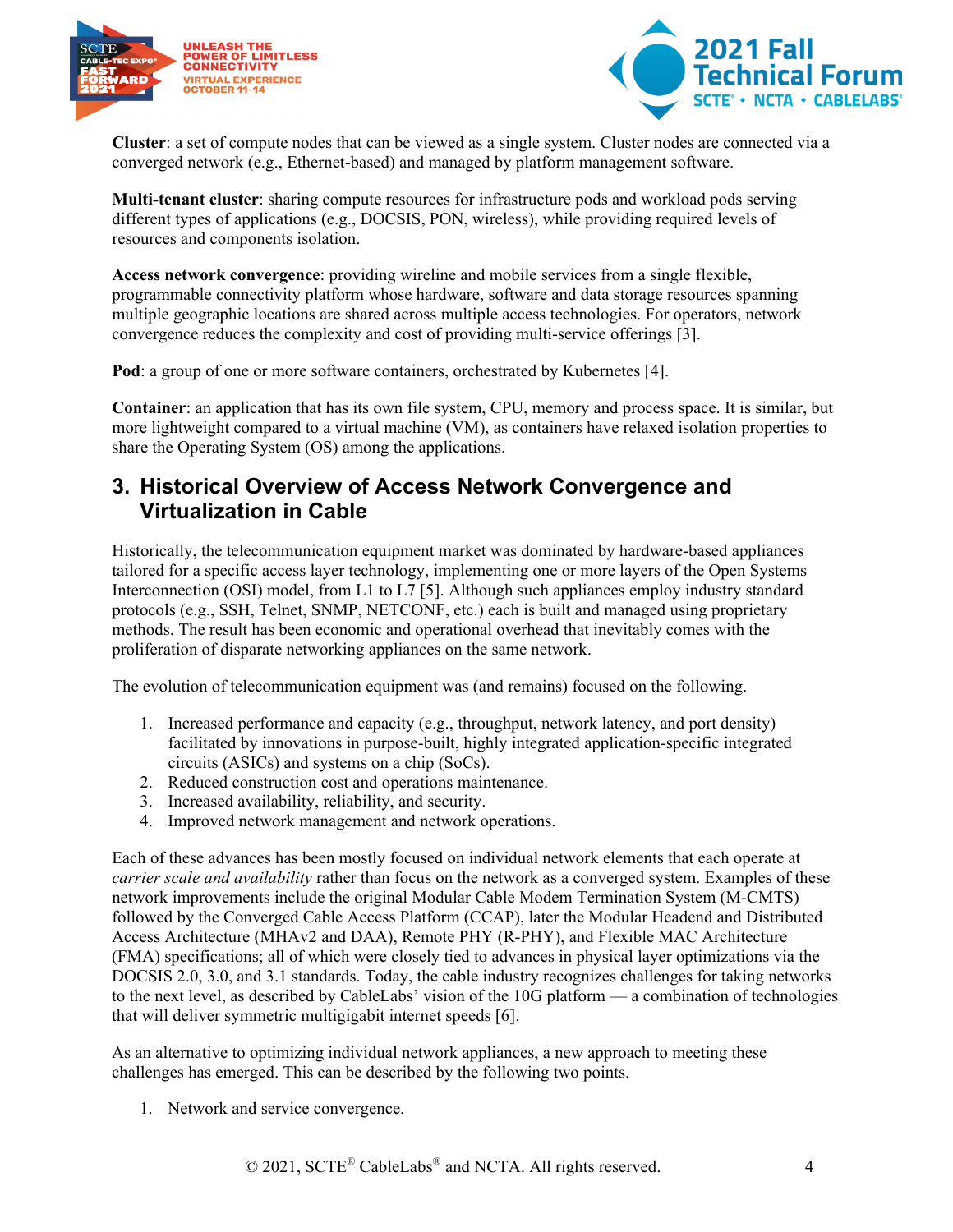



2. Network and service virtualization.

Network convergence and network virtualization has presented a convenient approach to solving these challenges given exponential growth of computational efficiency available in general-purpose processors using common design patterns and leveraging open source software libraries, tools, and network operating systems. The increased performance of general-purpose compute has enabled telecommunication equipment vendors to develop solutions that run on generic, compute platforms that can implement virtual network functions (VNFs) in software. By using COTS server hardware, operators are reducing variations and consolidating vendor proprietary hardware appliances that were deployed in their network. The transition from purpose designed hardware appliances to similarly capable virtualized functions running on COTS servers is illustrated below.



#### <span id="page-4-0"></span>**Figure 1 – Transition from Hardware-based Appliances to VNFs on Commodity Hardware**

This first transition from hardware to VNFs remained *carrier scale and availability* of individual elements as it has been mostly focused on substituting network appliances with a better mouse trap [11].

Based on advances by the major hyperscalers, the next natural step in network convergence and virtualization has been the adoption of a new paradigm that operates at *cloud scale and availability*: the shift from VNFs to CNFs operating under the management and control of a container orchestration system (such as Kubernetes). This container orchestration system provides a time tested, scalable, defacto standard for managing cluster resources (such as central processing unit (CPU), networking, memory, and storage), network function partitioning & abstraction, and operation of the network. Rather than managing individual appliances at carrier scale, this *cloud-native* paradigm creates an open environment where homogeneous general-purpose compute can be shared by networking applications from any vendor design deployed in the form of CNFs that is scalable and isolated from other vendor CNFs. The following diagram illustrates independent network functions (from one or more vendors or the operator themselves) operating as CNFs to provide an end-to-end network solution.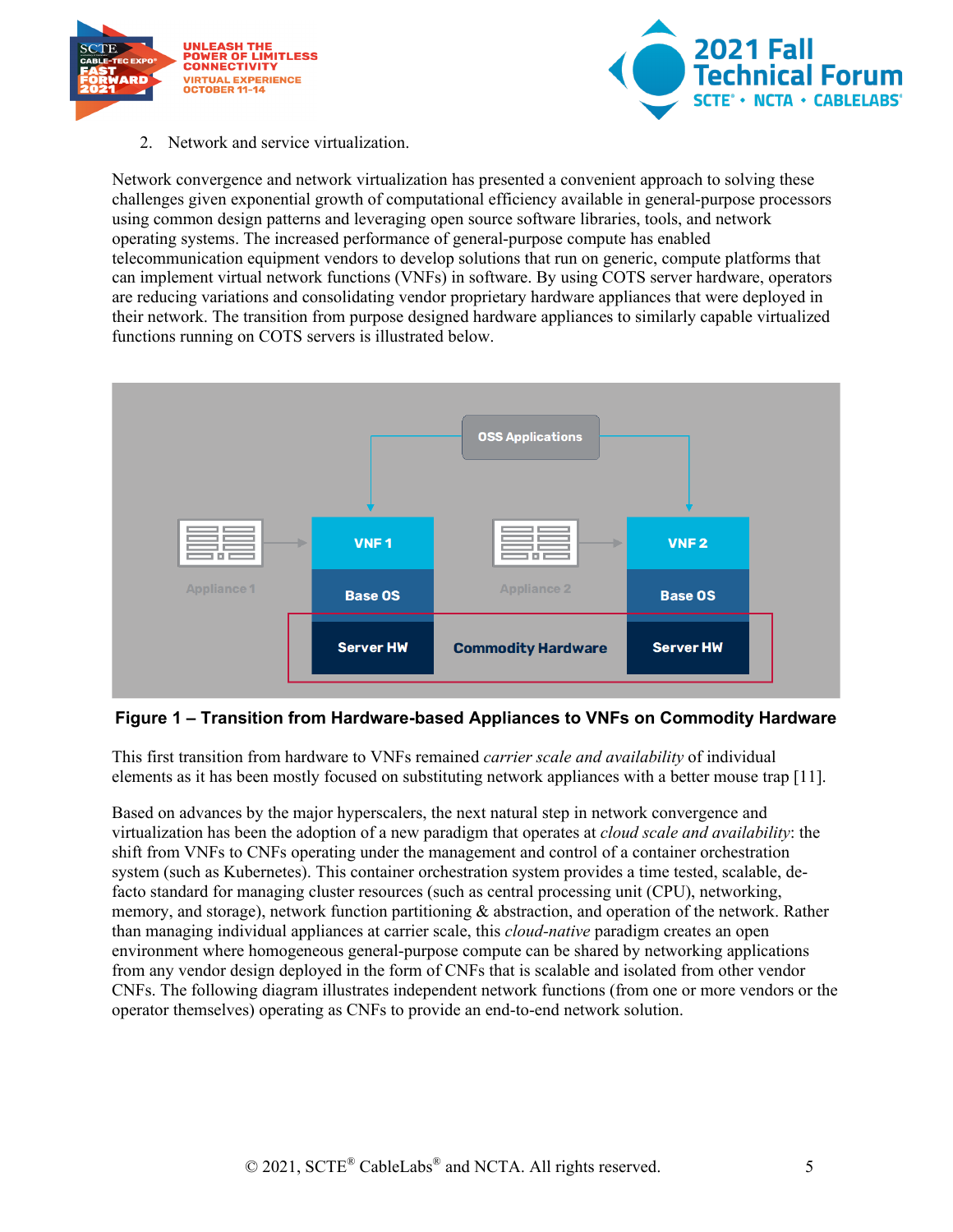

**Figure 2 – Transition from VNFs to CNFs**

<span id="page-5-1"></span>To date, access network convergence and virtualization has helped cable operators to address the following challenges.

- 1. Sustaining ever-growing network performance requirements by leveraging a short and predictable cycle of increasing performance gains available in general-purpose compute.
- 2. Reducing network capex by riding economies of scale provided by commodity hardware.
- 3. Optimizing network opex by reducing the number of disparate devices deployed and maintained in the network.
- 4. Improving network reliability by employing native high availability (HA) facilities that come with the flexibility of network functions implementation in software, in general, and in particular with the use of Kubernetes-orchestrated CNFs.
- 5. Simplifying and unifying network management and operations by reducing the number of different systems to manage and leveraging service-based telemetry and logging for receiving and storing the information from different CNFs in a uniform way.
- 6. Advancing *carrier-scaled* applications that can grow or shrink both in terms of performance/capacity of an individual CNF (vertical scaling) and in terms of the number of deployed CNFs (horizontal scaling) at *cloud scale* one CNF and one server at a time.

In subsequent sections of the paper, we describe different aspects of the current state of cable access networks convergence and virtualization.

## <span id="page-5-0"></span>**4. Access Networks Convergence in Cable: The Current State**

Network convergence can be viewed by considering three different access technologies employed in cable. Looking at cable's HFC, it becomes clear that the same fiber carrying analog and digital wavelengths for video and data can be used for Ethernet and PON. In fact, DOCSIS, Ethernet, and PON are three edge technologies that have been used in cable networks for years. These access technologies are typically applied for different subscriber categories and managed by different personnel using unique operations. For example, it is often the case that DOCSIS is reserved for residential and small medium businesses (SMB), Ethernet is used for enterprise and mobile xHaul, and PON is used for managed property and multidwelling unit (MDU) subscribers. Although provisions were made for designing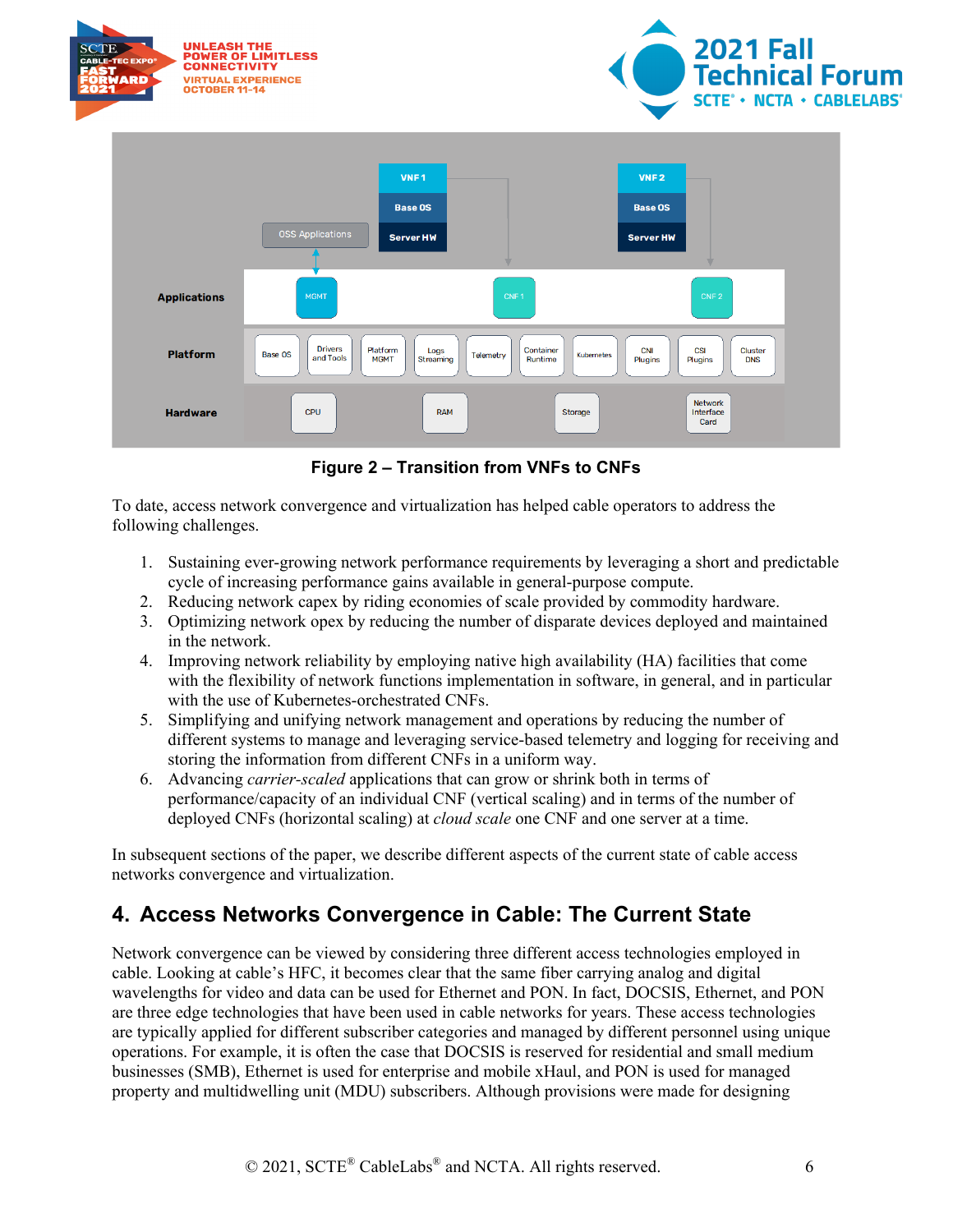



hardware appliances with support for multiple edge access technologies in the CCAP specification, it is typically the case that DOCSIS, Ethernet, and PON are provided by different vendors using quite different approaches to managing and operating the network. The impact is a non-uniform and disparate collection of point products that must be managed by cable operators. The result is a lack of convergence and economies of scale that come from modern approaches to deploying and managing cloud-native networks. Alternatively, when considering access solutions based on virtualization, it becomes possible to consider workloads for two or more of these access technologies within the same converged platform.

Key factors that contribute to access networks virtualization include the following.

- 1. Growth in general-purpose CPU performance capable of software implementation of network functions in the form of CNFs with the same or better performance as of field-programmable gate array (FPGA)/ASIC-based hardware appliances.
- 2. Maturity of software frameworks that accelerate packet processing workloads running on a wide variety of CPU architectures [12].

The trigger for virtualization of the CMTS (vCMTS) was the release of the DOCSIS Remote PHY Specification [10], that partitions the DOCSIS PHY from components responsible for MAC and upper layer protocol functions. This separation of the lowest layer of the DOCSIS protocol enables the repartitioning of upper layer software-only implementations. In this way, virtualization of the CMTS was achieved and brought into operator's facilities [11]. Using general-purpose compute resources for running DOCSIS vCMTS workloads makes it possible to consider workloads for other access technologies on the same cluster of compute resources.

The following diagram illustrates an example of how access workloads, operating on general-purpose COTS servers, can be applied to DOCSIS and PON.



<span id="page-6-0"></span>**Figure 3 – Access Network Convergence and Uniform Service Provisioning for Any Access**

This is explained by the following.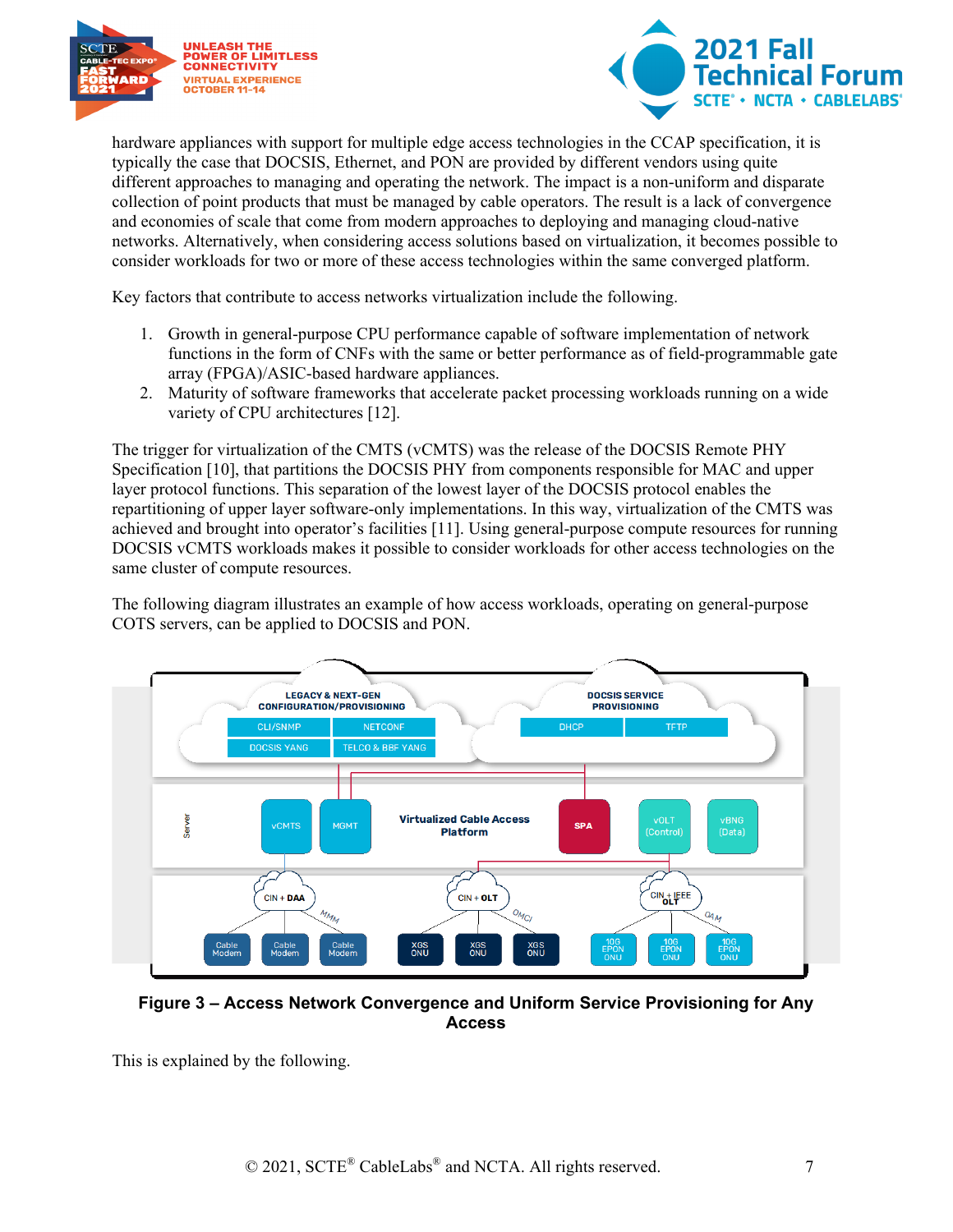



- vCMTS DOCSIS workloads are provided by CNFs that virtualize the CMTS upper layers serving DAA-based PHY devices.
- vOLT— PON workloads are provided by CNFs that virtualize the control of external physical OLTs
- vBNG upper layer functions typically provided by hardware appliances for PON are provided by CNFs performing subscriber management and user plane operations
- MGMT and SPA OSS/BSS, fault, configuration, accounting, performance, security (FCAPS) is provided by Management and Service Provisioning Application CNFs to complete the convergence

In this way, not only are different access technologies and protocols converged on common COTS servers, but they are presented to the operator's network with a uniform and scalable platform that can share and load balance available resources.



**Figure 4 – Horizontal Scaling of CNFs on a Converged Access Platform**

<span id="page-7-0"></span>[Figure 4](#page-7-0) illustrates the example of horizontal workloads scaling on a converged access platform.

- 1. The deployment starts with a relatively small number of DOCSIS service groups (SGs) connected to one CNF instance that implements vCMTS functions.
- 2. As the number of connected DOCSIS SGs grows, the number of vCMTS workloads increases proportionally.
- 3. With the introduction of a new type of access technology (PON), CNFs implementing vBNG, vOLT, and SPA functions are instantiated on the same cluster resources.
- 4. Over time, the number of CNFs implementing different types of access technologies may change. For example, some of the DOCSIS SGs may be converted to PON SGs, which is reflected by the proportional change in the number of CNFs of a certain type running on the platform.

As a converged access platform, the solution now offers common interfaces for managing and operating the entire network. One example of this convergence is the presentation of traditional DOCSIS service provisioning.

Cable operators have long benefited from a simple and standard method of provisioning individual subscriber services. The utility of this basic approach for defining individual subscriber connections and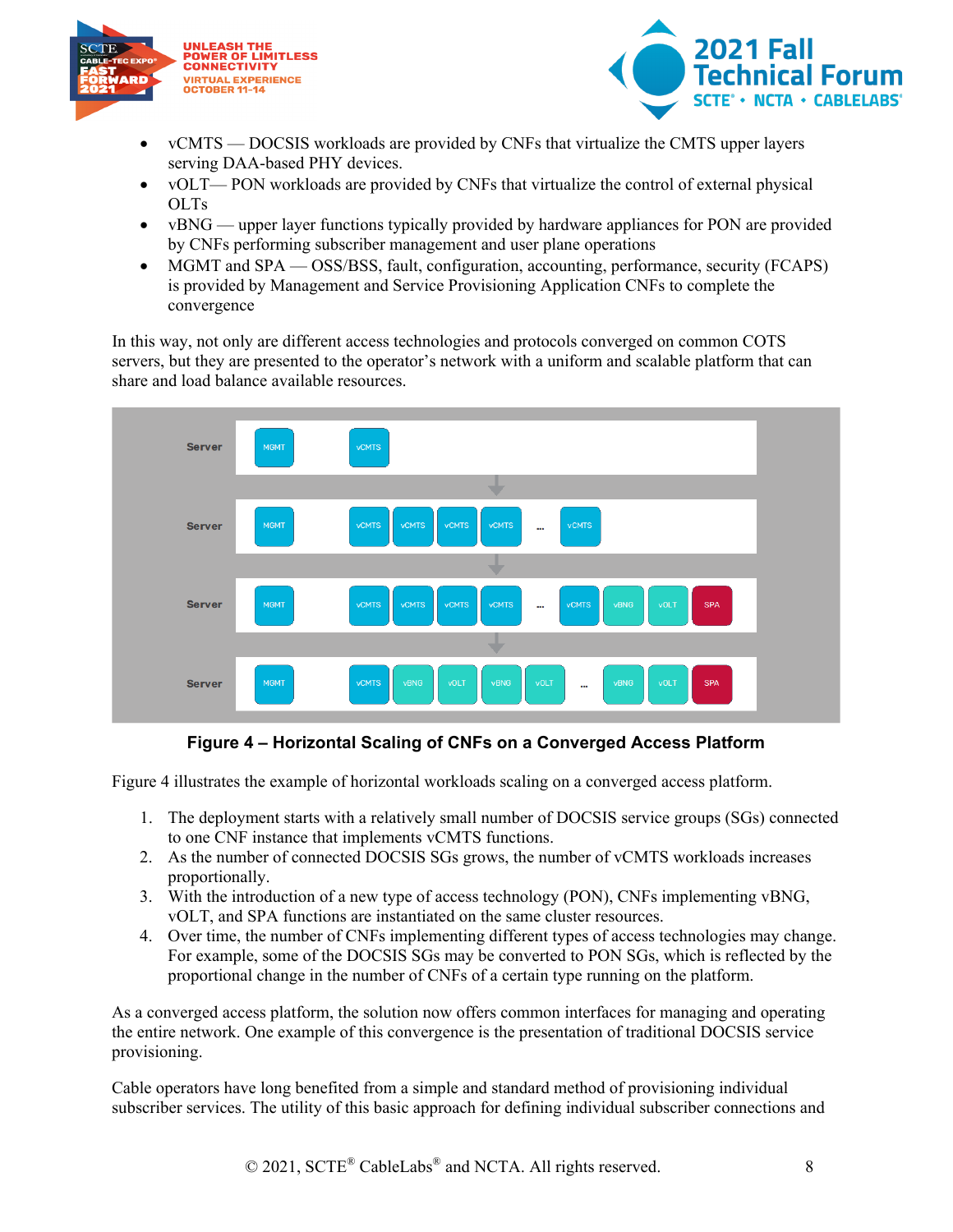



service level agreements (SLAs) was recognized and applied in the DOCSIS Provisioning of EPON (DPoE) standards [17]. While originally defined and qualified for 1 Gbps EPON, this same DOCSISbased method for defining subscriber connections, when partitioned as a collection of CNFs, can be applied to any media, including ITU-T (GPON and xGPON), IEEE (10G, 25G, and 50G EPON), and Ethernet. Further, by separating provisioning and management CNFs from the media-specific CNFs, adoption of other methods becomes far more flexible and scalable. As an example, by applying cloudnative APIs within Management and Service Provisioning Applications, use of CLI, SNMP, NETCONF, and of course virtualized cable modem (vCM) methods specified in DPoE, are all available and of little consequence to the vCMTS, vOLT, and vBNG CNFs that they serve.

While this is one way of converging an access network, it is but one example. The point is that the impact of access network convergence in the cable industry results in the following benefits.

- 1. Increased service agility.
- 2. Reduced operational cost.
- 3. Simplified and uniform network operations.
- 4. Increased network reliability, availability and security.

<span id="page-8-0"></span>Next, we will explore the connection of cable access network convergence with the MEC concept.

### **5. Multi-access Edge Computing in Cable**

The ETSI definition for Multi-access Edge Computing enables the implementation of applications as software-only entities that run on top of a virtualization infrastructure, which is located in or close to the network edge [7]. The MEC framework represented in the diagram below shows the general entities involved. These can be grouped into system level, host level and network level entities.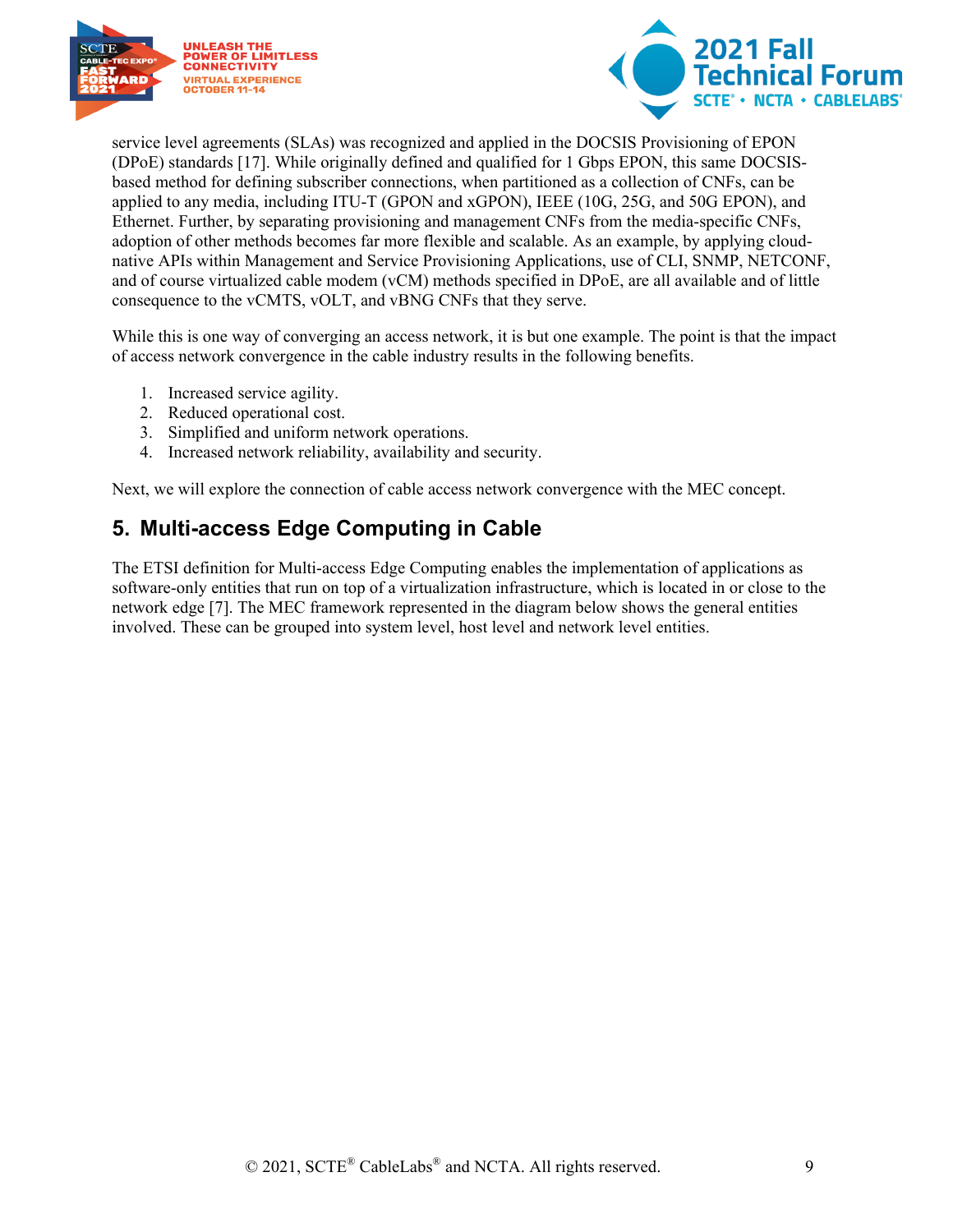

#### **Figure 5 – ETSI Definition of Multi-access Edge Computing Framework [7]**

<span id="page-9-0"></span>The framework for Multi-access Edge Computing consists of the following entities.

- 1. **MEC host** an entity that contains a MEC platform and a virtualization infrastructure that provides compute, storage, and network resources for the purpose of running MEC applications.
	- a. **MEC platform** the collection of essential functionalities required to run MEC applications on a particular **virtualization infrastructure** and enable them to provide and consume MEC services.
	- b. **MEC applications,** instantiated on the virtualization infrastructure of the MEC host based on configuration or requests validated by the MEC management.
- 2. **MEC system level management** that includes the multi-access edge orchestrator as its core component. The orchestrator is responsible for the following functions.
	- a. Maintaining an overall view of the MEC system.
	- b. Application packages on-boarding.
	- c. Selecting appropriate MEC host(s) for application instantiation based on constraints, such as latency, available resources, and available services.
	- d. Triggering application instantiation, termination, and relocation.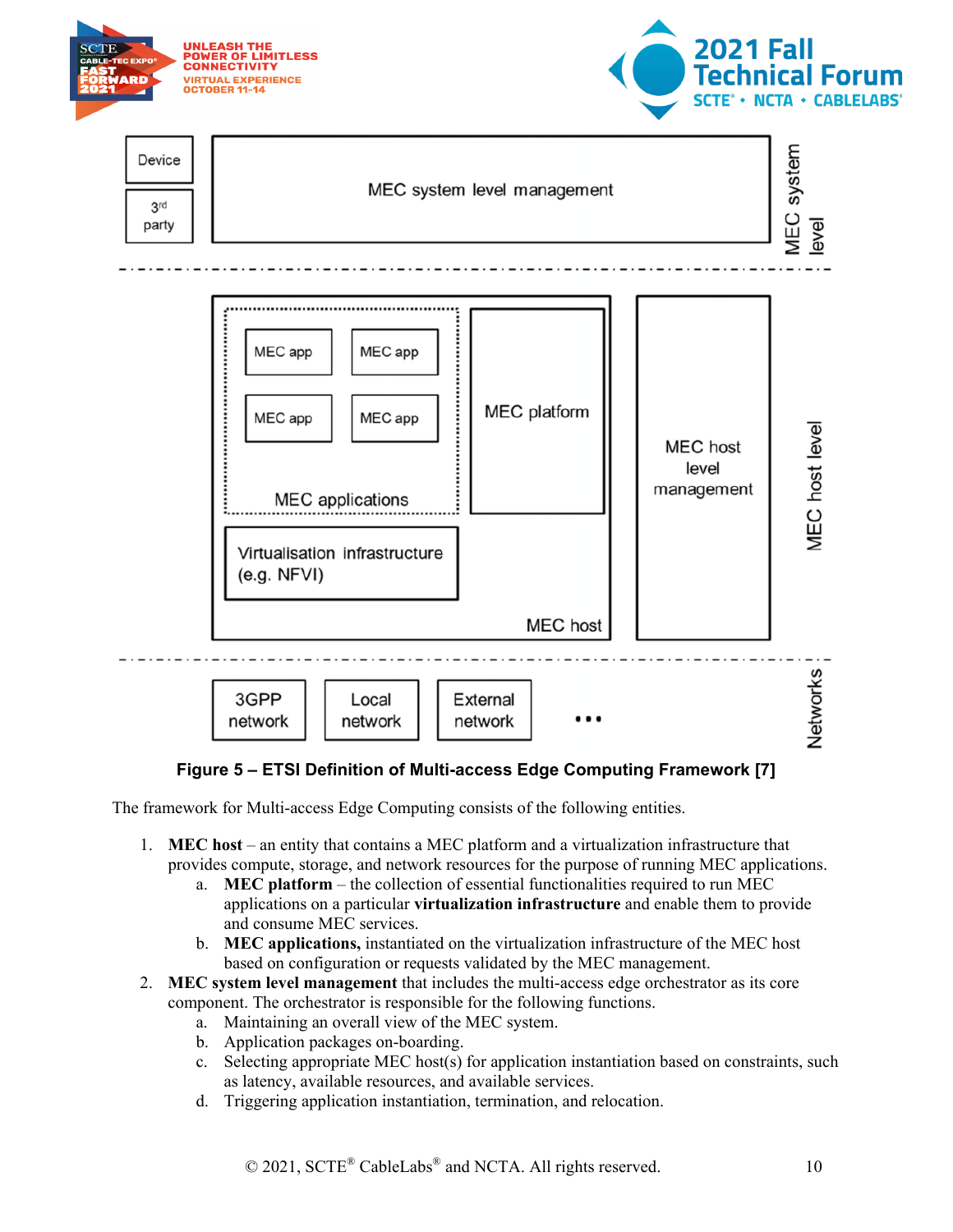



3. **MEC host level management** which handles the management of the MEC-specific functionality of a particular MEC host and the applications running on it.

While the MEC concept originated in the context of mobile/wireless networks, the general definition of the MEC concept and framework has a lot in common with the real-world architecture of the current generation of the virtualized cable access platforms deployed today [8].



**Figure 6 – A Host of a Virtualized Cable Access Platform**

<span id="page-10-0"></span>As can be seen from the figure above, the implementation of a virtualized cable access platform is like the generic ETSI definition of MEC compute framework. This includes the following similarities.

- 1. The role of the platform layer of the virtualized cable access platform is equivalent to those of the MEC platform and virtualization infrastructure entities.
- 2. Applications running on a virtualized cable access platform are equivalent to MEC applications. Examples of applications running on top of the virtualized cable access platform are:
	- a. Virtual cable modem termination system (vCMTS).
	- b. Virtual optical line terminal (vOLT).
	- c. Virtual broadband network gateway (vBNG).
	- d. Service provisioning application (SPA).
	- e. Management (MGMT) applications implementing "northbound" interfaces toward operations support systems (OSS) as well as "southbound" API calls toward platform and CNFs.
- 3. MEC system level management in a virtualized cable access platform is partially covered by the OSS applications, and partially implemented by a set of tools for deployment automation and monitoring.

In fact, the cable industry has been leveraging the MEC concept for years [9] without calling it "MEC." Future directions for the application of the MEC framework within cable may include the following.

1. Further network convergence and proliferation of the applications running on top of the virtualized cable access platform: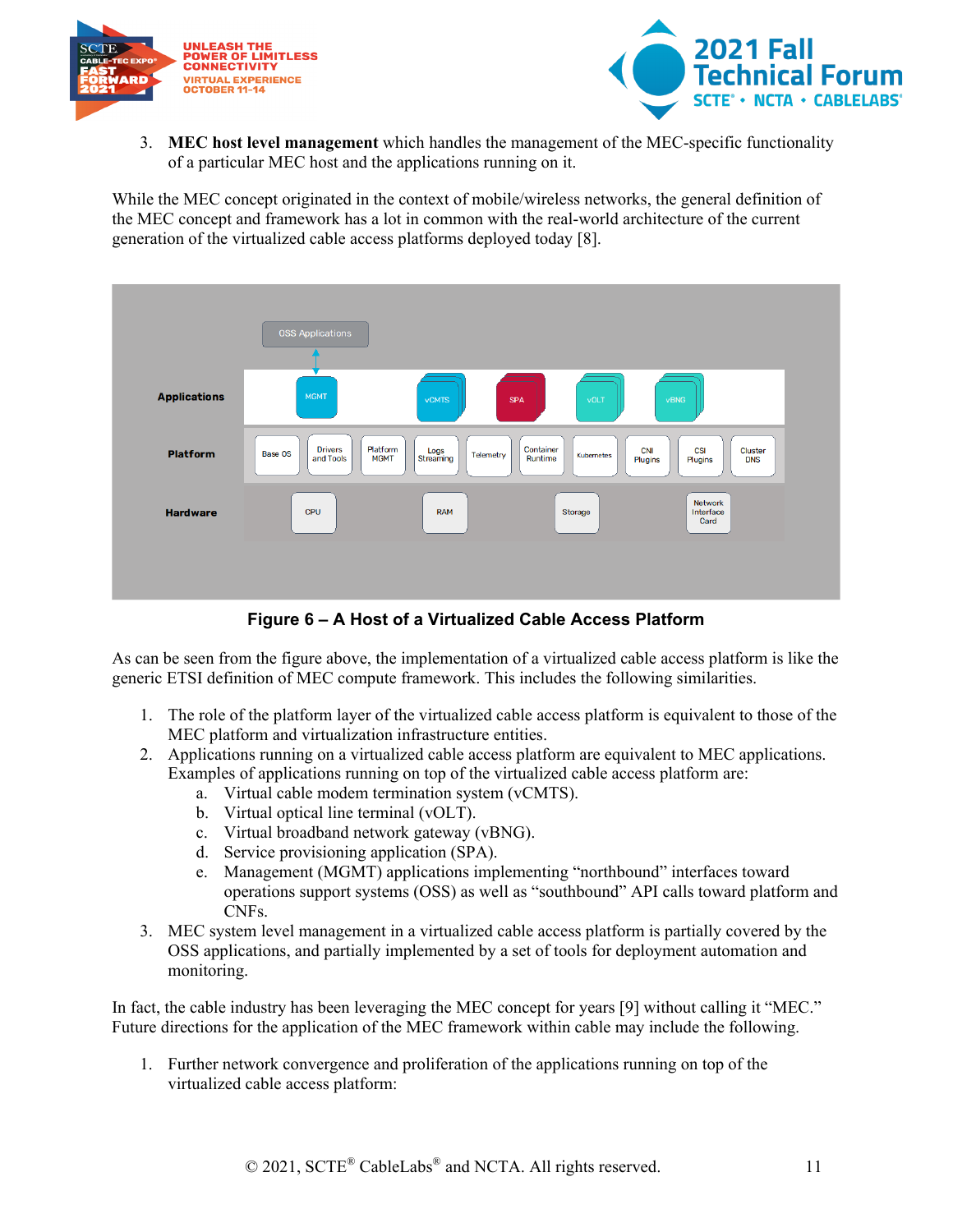



- a. Adding new types of broadband access applications on the virtualized cable access platform.
- b. Adding applications specific for the hospitality industry (e.g., digital signage and targeted advertising applications).
- c. Converging applications implementing 5G CU/DU/cCore components with other broadband access applications.
- d. Exploring new business models with healthcare applications. This use case also covers more generic list of applications dealing with sensitive customer data, where application data is not allowed to leave the perimeter of the organization.
- 2. Integration with hyperscalers and offloading certain types of workloads traditionally deployed in CSP infrastructure to the network edge.
- 3. Adopting CI/CD practices on the organizational level to accelerate the development and deployment of edge compute applications.

## <span id="page-11-0"></span>**6. Dealing with Transport Matters in a MEC Era**

As shown on [Figure 5,](#page-9-0) the MEC framework is generally agnostic to the networks connecting MEC hosts. Luckily, the current state of the virtual access networks convergence doesn't leave many variations for networking technologies connecting applications running on the edge compute hosts with their consumers. To explain the concept and why it's perceived to be a positive way of network evolution, we need to take a step back and state the challenges attributed to the networks of the past.

Consider the following diagram showing a typical legacy DOCSIS network with analog fiber going from the hub to the field.



**Figure 7 – Legacy DOCSIS Network**

<span id="page-11-1"></span>Analog connectivity between headend/hub and fiber node doesn't leave options for choosing the connectivity type for the end subscribers. If, for example, a business subscriber is looking for a speed tier that cannot be provided by a DOCSIS network, then it would require the cable operator to lay a dedicated optical fiber line from the headend/hub to the customer's facility. The cost of such work and the time it would take to do the construction makes the business case not economically viable. Similarly, delivering high-speed internet connectivity using Ethernet as a last mile technology would require adding more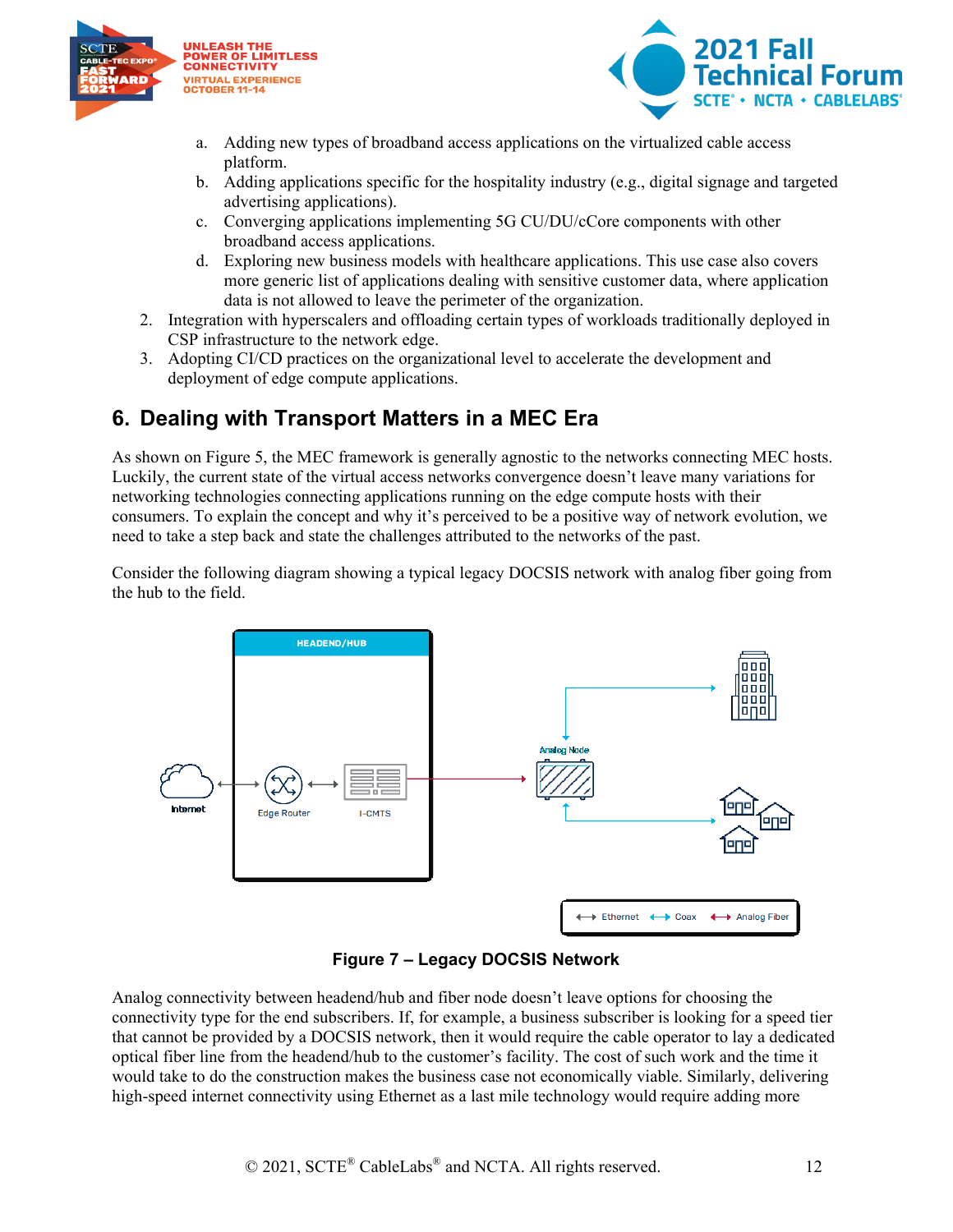



physical appliances (e.g., access switch, BNG) to the operator's facility and integrating them with the service provisioning systems. The alternative, of course, is to use the same fiber with different digital wavelengths that can carry a variety of access protocols. This is a key concept of the DAA.

With DAA, Ethernet transport becomes a universal means of transporting broadband access applications running on top of the compute resources (wherever they are) to the devices implementing physical layer connectivity. The result is a converged multi-access network as shown below.



**Figure 8 – Converged Multi-services Cable Access Network**

<span id="page-12-2"></span>The benefits of this converged multi-service cable access network include the following.

- 1. "Standardization" of the outdoor plant, with Ethernet links (via the converged interconnect network, CIN) connecting DAA nodes with headend/hub equipment that in turn may be connected to off-premises resources *in the cloud.*
- 2. *Stretching* the CIN closer to end users with outdoor digital fiber segments extending reach, aggregation, and overall network capacity.

It's worth mentioning that while current DAA deployments are based on 10G Ethernet connectivity between distributed access architecture switches (DAAS) and DAA nodes, the industry is looking into adopting higher rates (25G, 100G and higher speed Ethernet).

Using the same example of an enterprise business customer connected over a DOCSIS network looking for a higher speed tier, let's look at how a virtualized access platform enables instantiation of new services.

#### <span id="page-12-0"></span>**6.1. Use Case: Adding New Services On Virtualized Access Platform with DAA**

#### *6.1.1. Outside Plant Work*

<span id="page-12-1"></span>The scope of the outside plant work includes installation of a digital fiber from the DAA node closest to the customer's facility to enable 1G or 10G Ethernet or PON. Rather than the expense and complexity of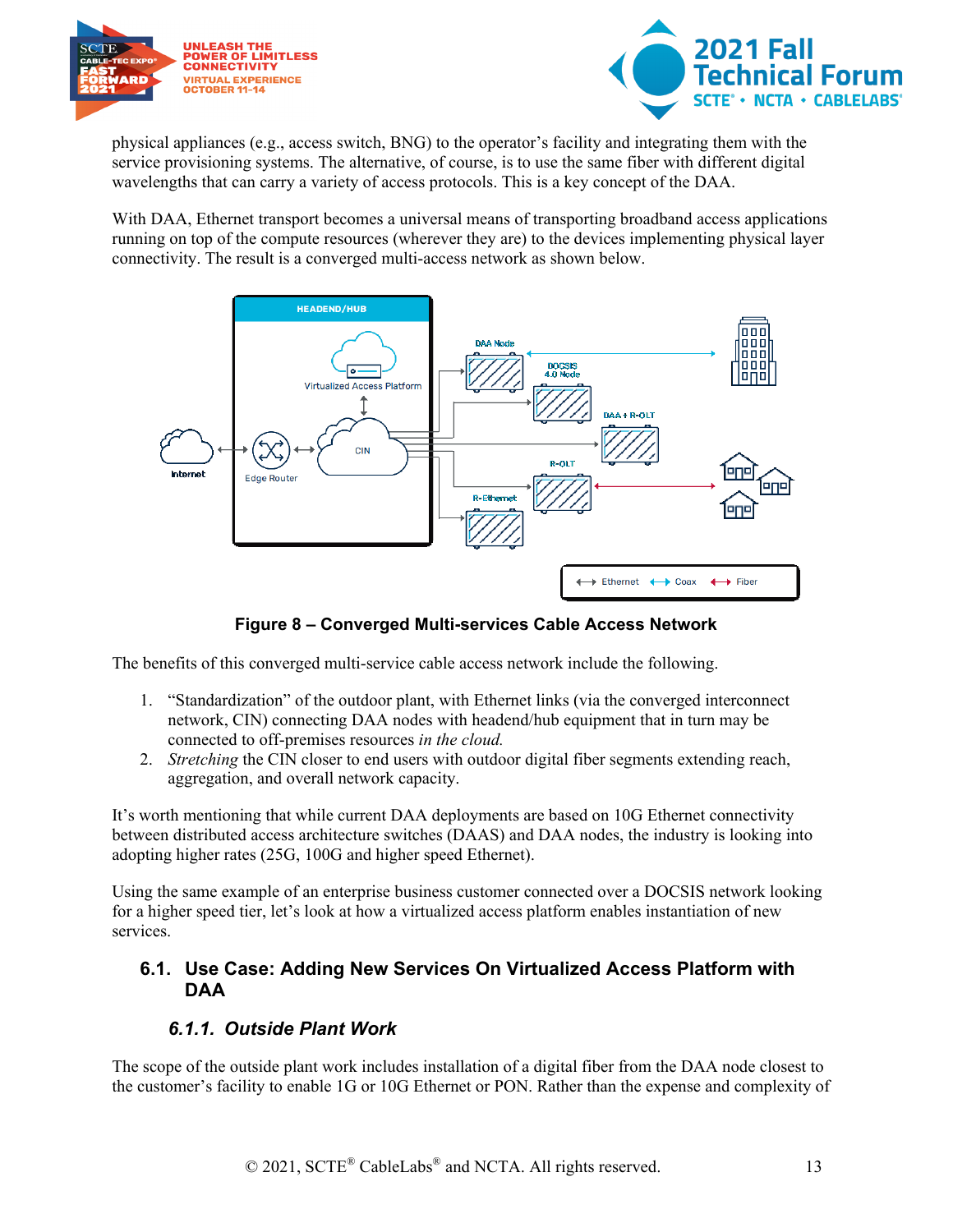



<span id="page-13-0"></span>a headend/hub trunk connection, the scope of required construction to reach the customer's facility is far smaller.

#### *6.1.2. CNF Instantiation*

A vBNG CNF workload is deployed on the virtual cable access platform's compute resources that are closest to the customer's facilities. Generally speaking, the exact location of the compute resources serving a specific customer is flexible: location of the CNF can be anywhere in the network and can change over the time based on commercial and operational needs.

#### *6.1.3. Topology Discovery*

<span id="page-13-2"></span><span id="page-13-1"></span>The logical connectivity (session) is established between CPE and the corresponding vBNG instance using automation tools or statically.

#### *6.1.4. Services Provisioning and Activation*

This step implies provisioning of the selected speed tier and SLA for the customer premises equipment (CPE) and applying the corresponding configuration to the vBNG application running on the virtual cable access platform. As noted earlier, using uniform MGMT and SPA CNFs permits common tools and workflows to be applied for services provisioning over different access networks.

#### *6.1.5. Monitoring*

<span id="page-13-3"></span>At this point, services are up and running and an operator performs routine monitoring of the subscriber connectivity and availability using cloud-native telemetry and logging.

The advantage of this approach for adding a new subscriber or introducing a new type of access technology is that it does not require installation of any new equipment within the operator's facility or change in workflow and tools. Connecting a subscriber to the desired access technology (e.g., DOCSIS, Ethernet, PON) to the nearest DAA node becomes more plug-and-play. Such deployment flexibility and service agility are enabled by the introduction of the digital fiber all the way down to DAA nodes, on the one hand, and leveraging MEC for broadband access applications deployment, on the other.

## <span id="page-13-4"></span>**7. Network Operations in a Converged World**

The change in network operational practices for access networks convergence can be viewed through the prism of network virtualization. The move from hardware-based networking appliances towards CNFs running on a common virtualized access platform implies changes to the following network operations properties.

#### <span id="page-13-5"></span>**7.1. Separation of Platform Management from Applications Management**

The virtualized access platform provides standard resource units, such as CPU cores, memory, storage, and network share, to applications (CNFs). The platform considers CNF resource needs, as well as other requirements, such as locality and high availability (HA) preferences. As a result, operators need only to operate a single Kubernetes-based platform that is responsible for multiple CNF workloads in a consistent way. In comparison, legacy access networks typically require at least one element management system (EMS) or network management system (NMS) dedicated to each class and vendor provided networking appliance. The result is oftentimes complex and expensive software systems that attempt to orchestrate this collection of appliances.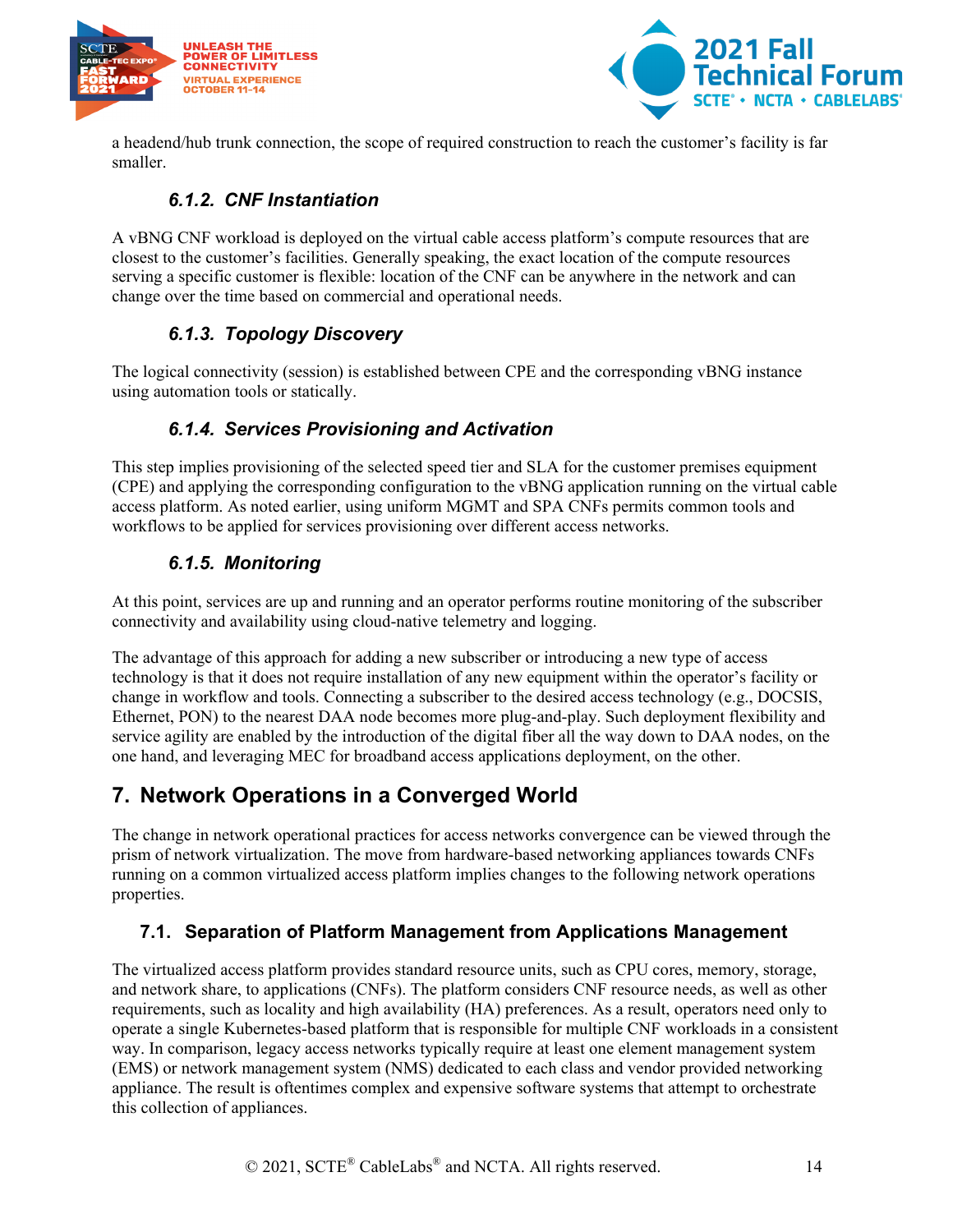



#### <span id="page-14-0"></span>**7.2. Ubiquitous Automation**

CNF deployment automation provides a declarative configuration model and single configuration interface for managing the configuration of different CNFs. Automation in cable access networks leverages standard network management protocols, such as NETCONF, and data models, such as DOCSIS YANG [19].

- 1. Operator builds configuration template(s) using standard data model.
- 2. Operator applies configuration to a virtualized access platform via NETCONF.
- 3. CNFs are instantiated on a platform to accommodate services configuration provided by the operator.

Using services-oriented configuration data models allows an operator to focus on services requirements while corresponding CNFs instantiation and resources allocation are handled by the platform.

#### <span id="page-14-1"></span>**7.3. Deprecation of Legacy Monitoring Interfaces in Favor of Modern Telemetry-Based Protocols**

In the current context, SNMP and IPDR fall into the category of legacy protocols providing data to external monitoring and billing systems.

In short term, the usage of service-based telemetry is not mutually exclusive to legacy protocols. In fact, the current state of access networks convergence is characterized by the simultaneous and compatible use of modern and legacy monitoring/billing interfaces and protocols. The long-term vision is that legacy protocols will be deprecated in favor of the scalability and deployment flexibility requirements available in virtualized converged access networks. [Figure 9](#page-14-2) provides an example of a telemetry streaming pipeline from CNFs running on top of a virtualized access platform. The pipeline is highly scalable, provides updates with short time intervals, and can be incorporated into operator's automated analytics and machine learning (ML) applications.



#### **Figure 9 – Telemetry Streaming Pipeline**

<span id="page-14-2"></span>The result of telemetry data processing by automated analytics and ML applications can be then applied back to the access platform in a form of closed-loop automation.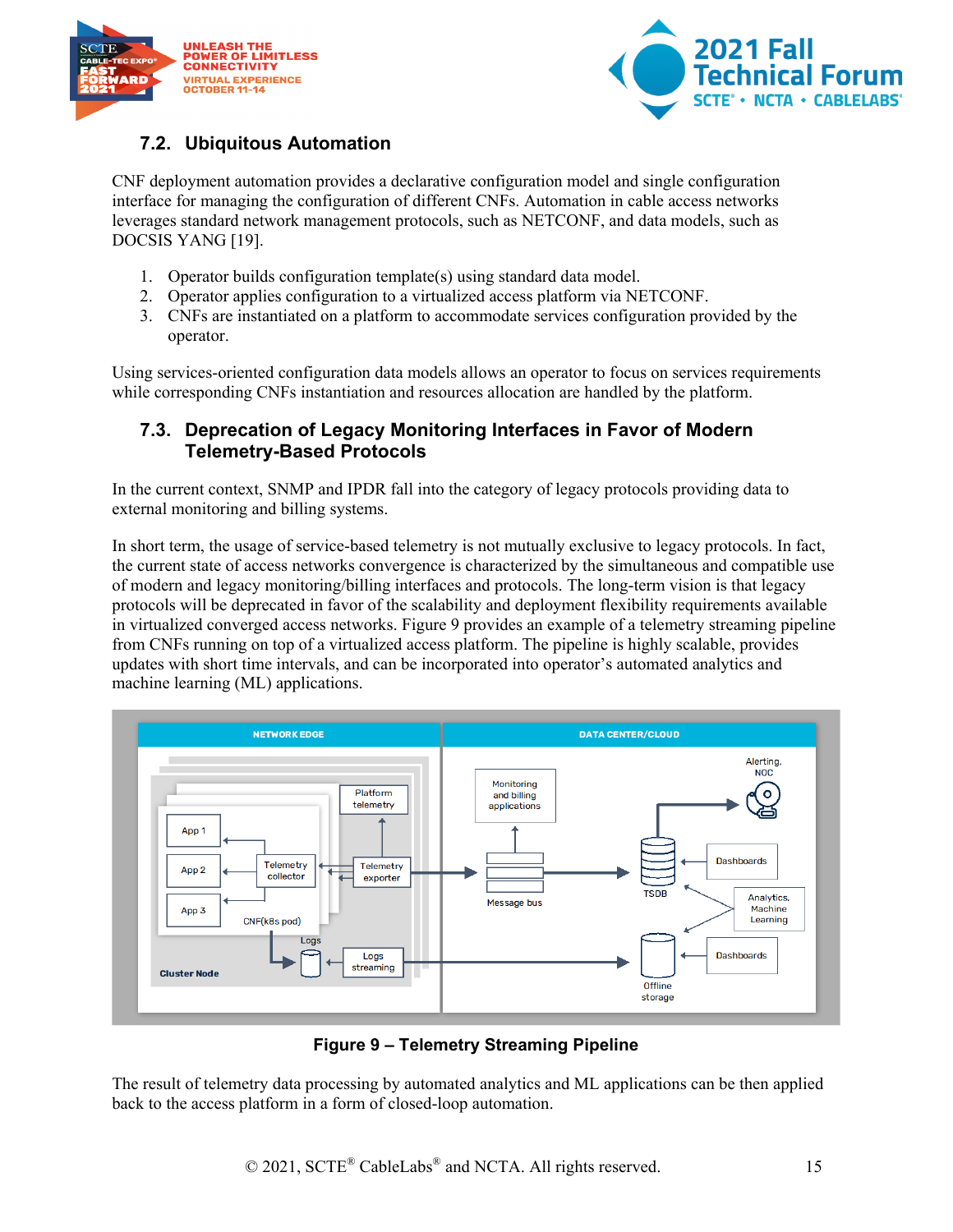



#### <span id="page-15-0"></span>**7.4. Introduction of The New Software Distribution Models and Adoption of CI/CD Methodologies at The Organizational Level**

In legacy networks, an upgrade of a networking device is typically executed in a form of transferring a software image file(s) to the target device and activating a new software version accompanied by the reboot of the device. In virtualized converged access networks, CNF software is released in the form of containerized images. This approach is characterized by the following.

- a. The virtualized access platform is always connected to a container image registry, facilitating simultaneous software distribution and installation at *cloud scale*.
- b. An upgrade of a CNF can be performed in a way seamless to the services provided to end users (in-service software upgrade, ISSU), with minimal service interruption. No host (server) reboot is required for a typical CNF upgrade cycle.
- c. Individual CNFs running on a converged platform can be upgraded independent of each other.
- d. The same virtualized access platform can host CNFs of the same type running different software versions. This enables *candidate or canary* upgrades and A/B testing on a perservice group basis for final field acceptance prior to networkwide updates.

## <span id="page-15-1"></span>**8. Conclusion**

Cable access network convergence and virtualization were developed as a general solution for the challenges and opportunities the cable industry has experienced over the years.

- Meeting and exceeding ever-growing network capacity and performance requirements.
- Network construction and operations cost reduction.
- Improving network reliability, availability and security.
- Managing the complexity of network operations to incorporate new services and access technologies.

The cable industry is taking advantage of concepts defined by MEC by applying hyperscale cloud methods to DAA with CNFs. These concepts help to accelerate the convergence of cable access networks. These innovations enable cable operators to take advantage of the following converged network benefits.

- Elasticity of cluster resources and infrastructure.
- Automation and service instantiation at high velocity.
- Horizontal scaling capabilities and ability to change capacity on demand.
- Visibility of the platform and service.
- Faster time to market for deployment of new applications and repair.

Standard Ethernet-based connectivity between MEC infrastructure and devices in the field becomes a key enabler for many access technologies.

Moving forward, future directions of MEC development in access networks may include the following.

- 1. Adding new types of broadband access technologies and services, with the end goal of deploying an access agnostic network.
- 2. Unifying service provisioning processes for multiple access network types.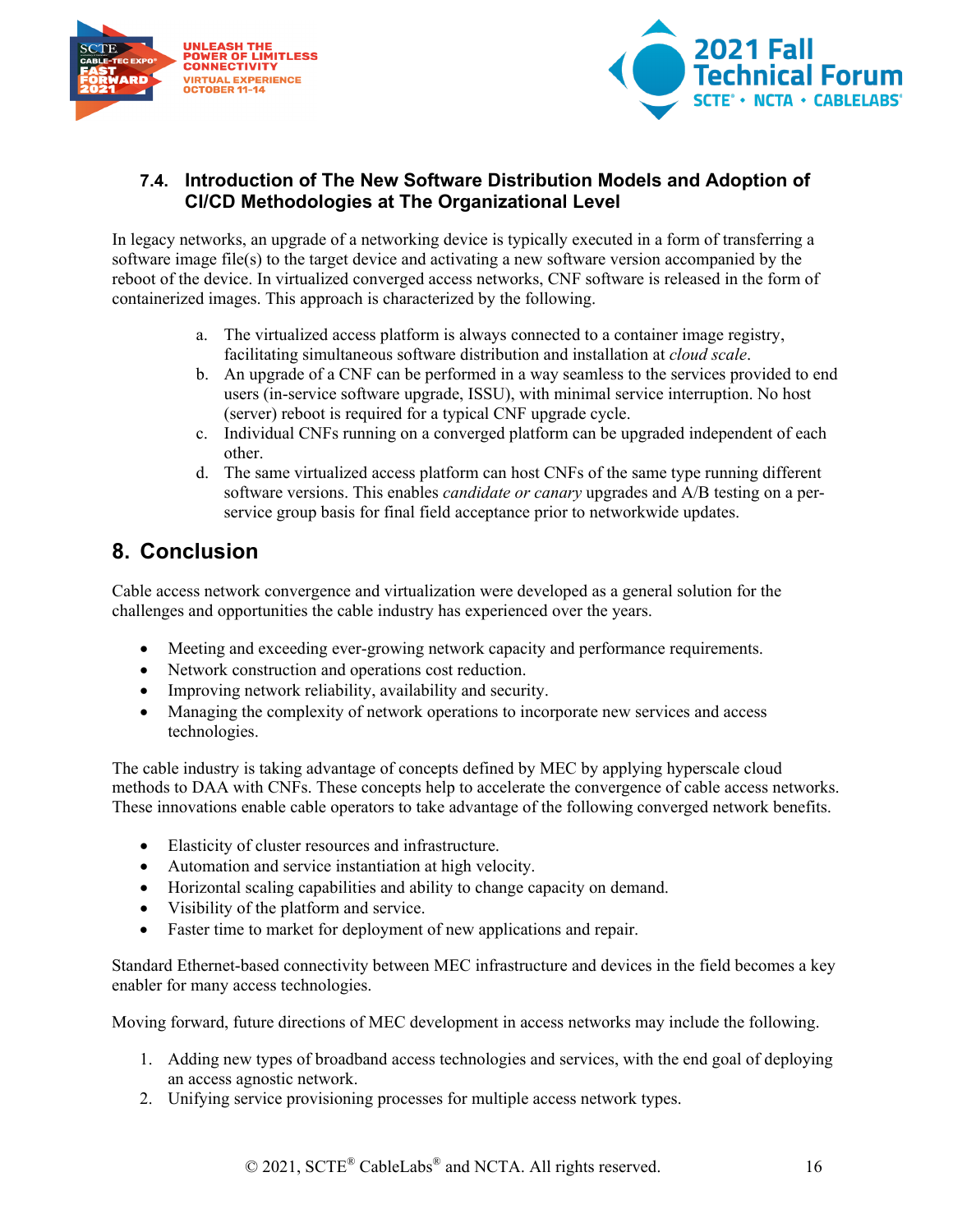



- 3. Integration with hyperscalers, that may be executed in two directions:
	- a. Moving certain types of CNFs from on-premises compute resources to hyperscaler infrastructure.
	- b. Moving some of these workloads, traditionally operating in hyperscaler infrastructure to on-premises clusters or deep edge compute resources.
- <span id="page-16-0"></span>4. Adopting CI/CD practices and modern software distribution and management practices to further improve service agility.

| <b>ASIC</b>             | application-specific integrated circuit                 |
|-------------------------|---------------------------------------------------------|
| <b>CAPEX</b>            | capital expenditures                                    |
| <b>CCAP</b>             | converged cable access platform                         |
| cCore                   | converged core                                          |
| CD                      | continuous deployment                                   |
| CI                      | continuous integration                                  |
| <b>CIN</b>              | converged interconnect network                          |
| <b>CMTS</b>             | cable modem termination system                          |
| <b>CNI</b>              | container network interface                             |
| <b>CNF</b>              | cloud-native network function                           |
| <b>COTS</b>             | commercial off-the-shelf                                |
| <b>CPE</b>              | customer premises equipment                             |
| <b>CPU</b>              | central processing unit                                 |
| $\overline{\text{CSI}}$ | container storage interface                             |
| <b>CSP</b>              | cloud service provider                                  |
| $\overline{\text{CU}}$  | central unit                                            |
| <b>DAA</b>              | distributed access architecture                         |
| <b>DNS</b>              | domain name server                                      |
| <b>DOCSIS</b>           | Data Over Cable Service Interface Specification         |
| <b>DPDK</b>             | data plane development kit                              |
| <b>DPoE</b>             | DOCSIS provisioning of EPON                             |
| DU                      | distributed unit                                        |
| <b>EMS</b>              | element management system                               |
| <b>EPON</b>             | ethernet passive optical network                        |
| <b>ETSI</b>             | European Telecommunications Standards Institute         |
| <b>FCAPS</b>            | fault, configuration, accounting, performance, security |
| <b>FMA</b>              | flexible MAC architecture                               |
| <b>FPGA</b>             | field-programmable gate array                           |
| <b>GPON</b>             | gigabit passive optical network                         |
| HA                      | high availability                                       |
| <b>HFC</b>              | hybrid fiber-coax                                       |
| HW                      | hardware                                                |
| <b>IEEE</b>             | Institute of Electrical and Electronics Engineers       |
| <b>ISSU</b>             | in-service software upgrade                             |
| IT                      | internet technology                                     |
| <b>ITU-T</b>            | International Telecommunication Union Telecommunication |
|                         | <b>Standardization Sector</b>                           |
| <b>MAC</b>              | media access control                                    |

## **Abbreviations**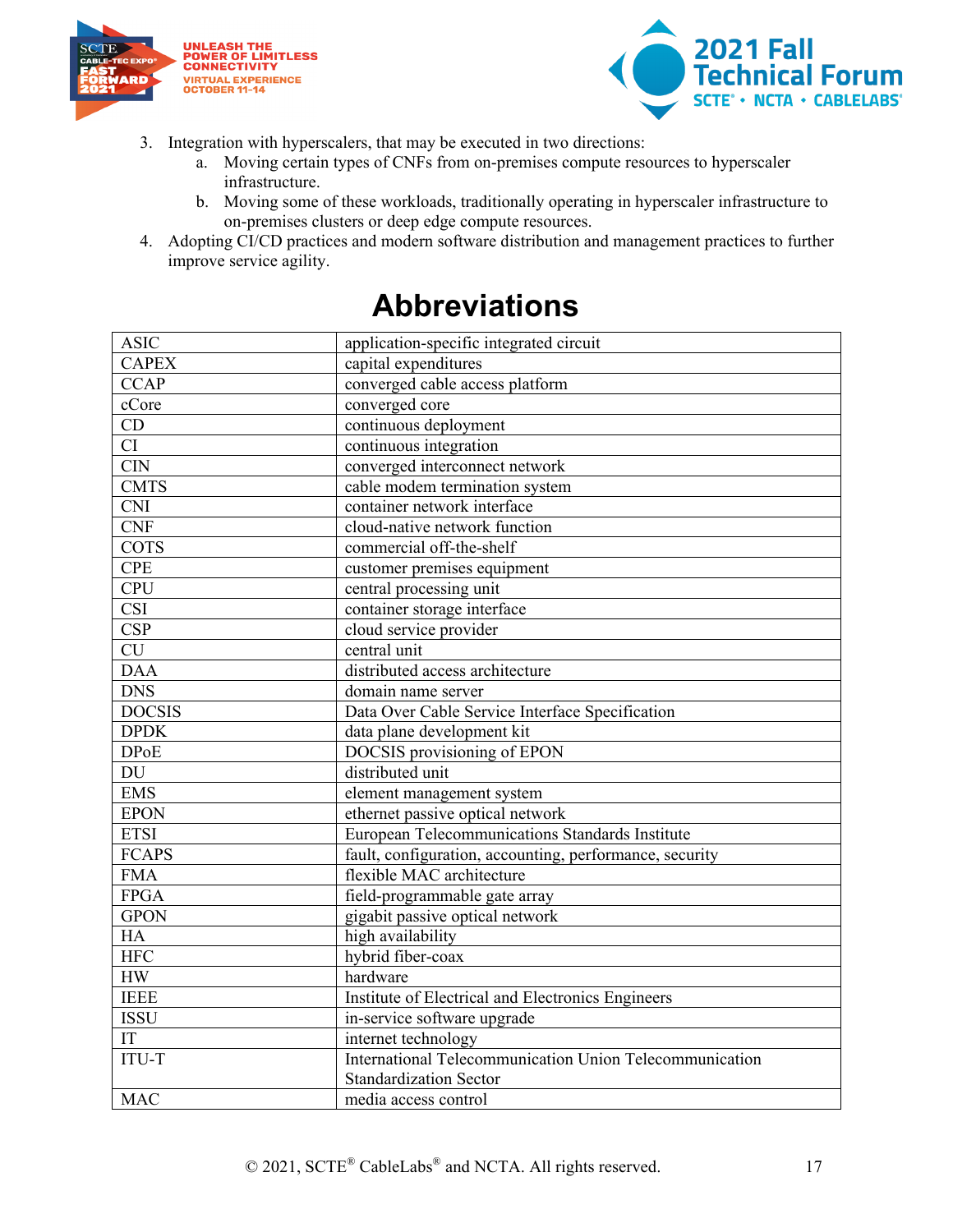



| M-CMTS         | modular CMTS                               |
|----------------|--------------------------------------------|
| <b>MEC</b>     | multi-access edge computing                |
| <b>MDU</b>     | multidwelling unit                         |
| <b>MGMT</b>    | management                                 |
| <b>MHA</b>     | modular headend architecture               |
| <b>ML</b>      | machine learning                           |
| <b>MMM</b>     | MAC management message                     |
| <b>MSO</b>     | multi service operator                     |
| <b>NETCONF</b> | network configuration protocol             |
| <b>NMS</b>     | network management system                  |
| <b>NOC</b>     | network operations center                  |
| <b>OAM</b>     | operations, administration, and management |
| <b>OLT</b>     | optical line terminal                      |
| OMCI           | ONU management and control interface       |
| ONU            | optical network unit                       |
| <b>OPEX</b>    | operating expenses                         |
| <b>OS</b>      | operating system                           |
| <b>OSI</b>     | open systems interconnection               |
| <b>OSS</b>     | operations support systems                 |
| PHY            | physical layer                             |
| PON            | passive optical network                    |
| <b>RAM</b>     | random-access memory                       |
| <b>RPD</b>     | remote PHY device                          |
| <b>RPS</b>     | remote PHY shelf                           |
| SG             | service group                              |
| <b>SLA</b>     | service level agreement                    |
| <b>SNMP</b>    | simple network management protocol         |
| <b>SMB</b>     | small medium businesses                    |
| <b>SoC</b>     | system on a chip                           |
| <b>SPA</b>     | service provisioning application           |
| <b>SSH</b>     | secure shell protocol                      |
| <b>TSDB</b>    | time-series database                       |
| vBNG           | virtual broadband network gateway          |
| vCM            | virtual cable modem                        |
| <b>vCMTS</b>   | virtual CMTS                               |
| <b>VNF</b>     | virtual network functions                  |
| <b>VM</b>      | virtual machine                            |
| <b>YANG</b>    | yet another next generation                |

# **Bibliography & References**

<span id="page-17-0"></span>[1] ETSI GS MEC 001 V2.1.1 (2019-01): Multi-access Edge Computing (MEC); Terminology. ETSI Industry Specification Group (ISG) Multi-access Edge Computing (MEC)